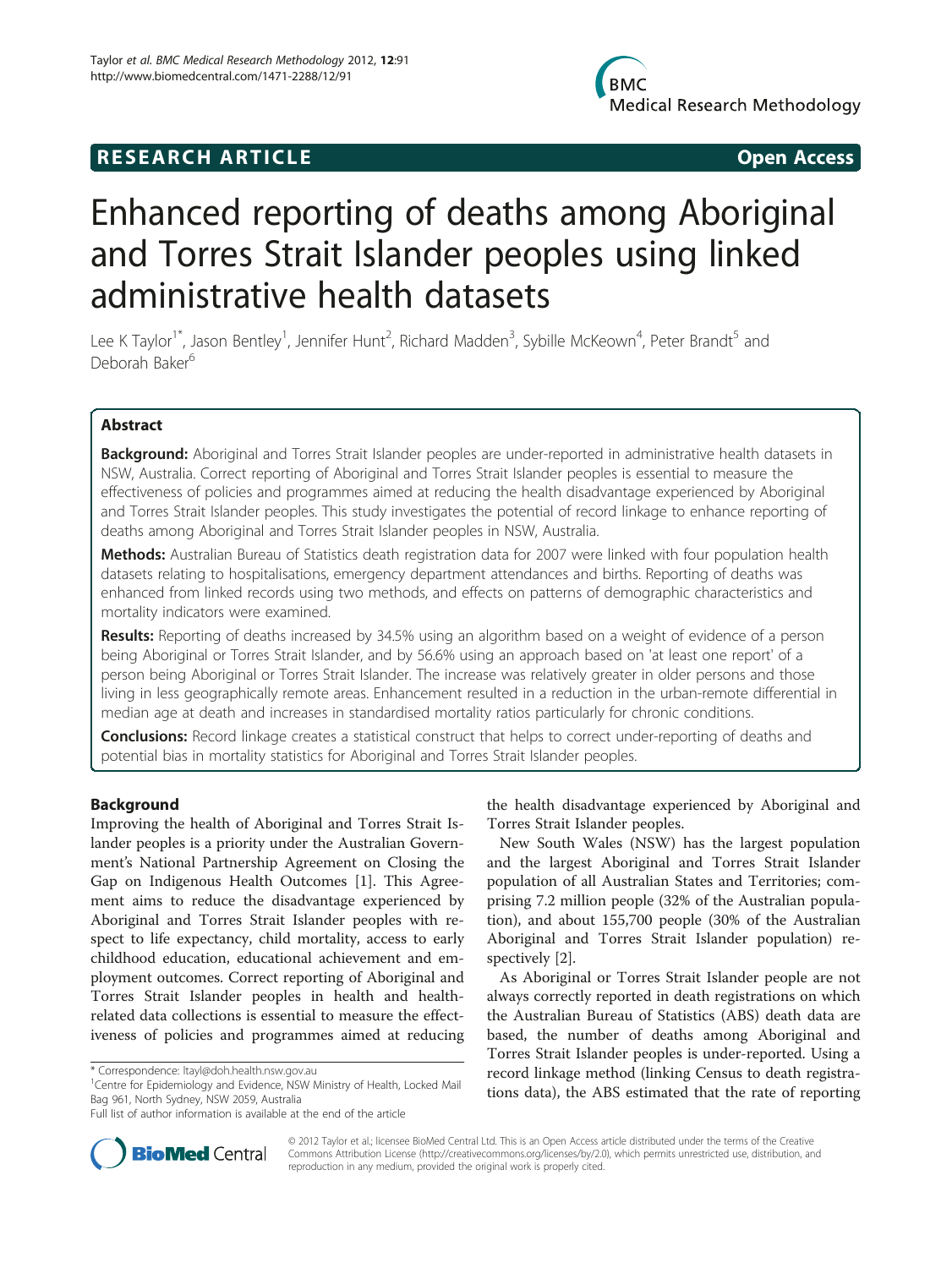of deaths among Aboriginal and Torres Strait Islander peoples was 76% in 2006–07 [\[3](#page-7-0)].

As the Census is carried out every five years, a mechanism is needed to correct the under-reporting of deaths among Aboriginal and Torres Strait Islander peoples on an annual basis. Record linkage of routinely collected health data with ABS death data provides a possible method to increase reporting of deaths among Aboriginal and Torres Strait Islander peoples. Information on Aboriginal and Torres Strait Islander peoples is drawn from all linked records and used to 'enhance' information on the ABS death data.

Record linkage has been used previously to enhance reporting of indigenous peoples on mortality data in Australia, New Zealand and Canada using various approaches [[3-8](#page-7-0)]. Methods have included reporting a person as indigenous where: any linked record indicates the person is indigenous; a person is reported as indigenous on at least 50% of linked records; a person is reported as indigenous on at least 2 linked records and/or records from at least 2 hospitals; or where information on whether the person is indigenous is missing from the dataset of interest and a linked record reported that they are indigenous. Many of these previous approaches do not take into account the possibility of incorrect enhancement due to occasional incorrect links or data entry errors resulting in incorrect reports of a non-indigenous person as indigenous in the source datasets. While the overall rate of such problems may be low, where linked datasets are very large, and indigenous populations are relatively small, a low rate of incorrect links or data entry errors could make a substantial difference to the number of deaths reported after enhancement.

This study estimates the level of increased reporting of deaths among Aboriginal and Torres Strait Islander peoples in NSW on the ABS death data that is achieved by using linked records from a range of health and healthrelated datasets, and the impact on mortality rates. Baseline reporting of deaths on the ABS data is compared with two methods of enhancement: first, where there is any linked record that indicates a person is Aboriginal or Torres Strait Islander; and second, an algorithm that uses a weight of evidence to report a person as Aboriginal or Torres Strait Islander.

# Methods

Ethical approval was obtained from the NSW Population and Health Services Research Ethics Committee and the Aboriginal Health and Medical Research Council (AH&MRC) Ethics Committee. A Reference Group of community members nominated by the AH&MRC provided advice on issues relevant to Aboriginal and Torres Strait Islander peoples in NSW and on interpretation of results.

#### Data sources

ABS compiles and processes death registration data collected by Australian state and territory Registrars of Births, Deaths and Marriages (RBDM). Records of birth registrations were obtained from the NSW RBDM. Birth and death registration data are based on the year of registration of the birth or death. The following data were obtained from the NSW Ministry of Health:

- The NSW Admitted Patient Data (APD) covers demographic and episode related data for every inpatient that is admitted to any public, private, and repatriation hospital, private day procedure centre, or public nursing home in NSW. APD data are based on the year of hospital separation.
- The NSW Emergency Department Data Collection (EDDC) covers demographic and emergency treatment related data for every person that presents to major public emergency departments in NSW. EDDC data are based on the year of emergency department attendance.
- The NSW Perinatal Data Collection (PDC) covers demographic and birth related data for every birth in NSW in public and private hospitals and homebirths and includes information on mothers and infants. PDC data are based on the year of baby's birth.

# Record linkage and dataset preparation

The APD (1 July 2000 – 31 December 2007), EDDC (1 January 2005 – 31 December 2007), PDC (1 January 2000 – 31 December 2007), RBDM birth registration data (1 January 2000 – 31 December 2007) and ABS death data (deaths registered in NSW in 2007) were linked by the Centre for Health Record Linkage (CHeReL) [\[9](#page-7-0)]. The CHeReL uses a best practice approach in privacy preserving record linkage [[10](#page-7-0)] and the open source probabilistic record linkage software Choice-Maker [\[11](#page-7-0)]. The CHeReL used the following information on the APD, PDC, and RBDM birth registration datasets to probabilistically link records for the same person: full name, mother's name (in the case of a birth), address, sex, date of birth, country of birth, hospital code, medical record number, hospital dates of admission and discharge, hospital transferred to, hospital transferred from, date of death, and date of emergency department attendance. ChoiceMaker uses 'blocking' and 'scoring' to identify definite and possible matches. During blocking ChoiceMaker searches the target datasets for records that are possible matches to each other. There are two types of blocking: exact blocking requires records to have the same set of valid fields and the same values for these fields; automated blocking builds a set of conditions to find as many records as possible that potentially match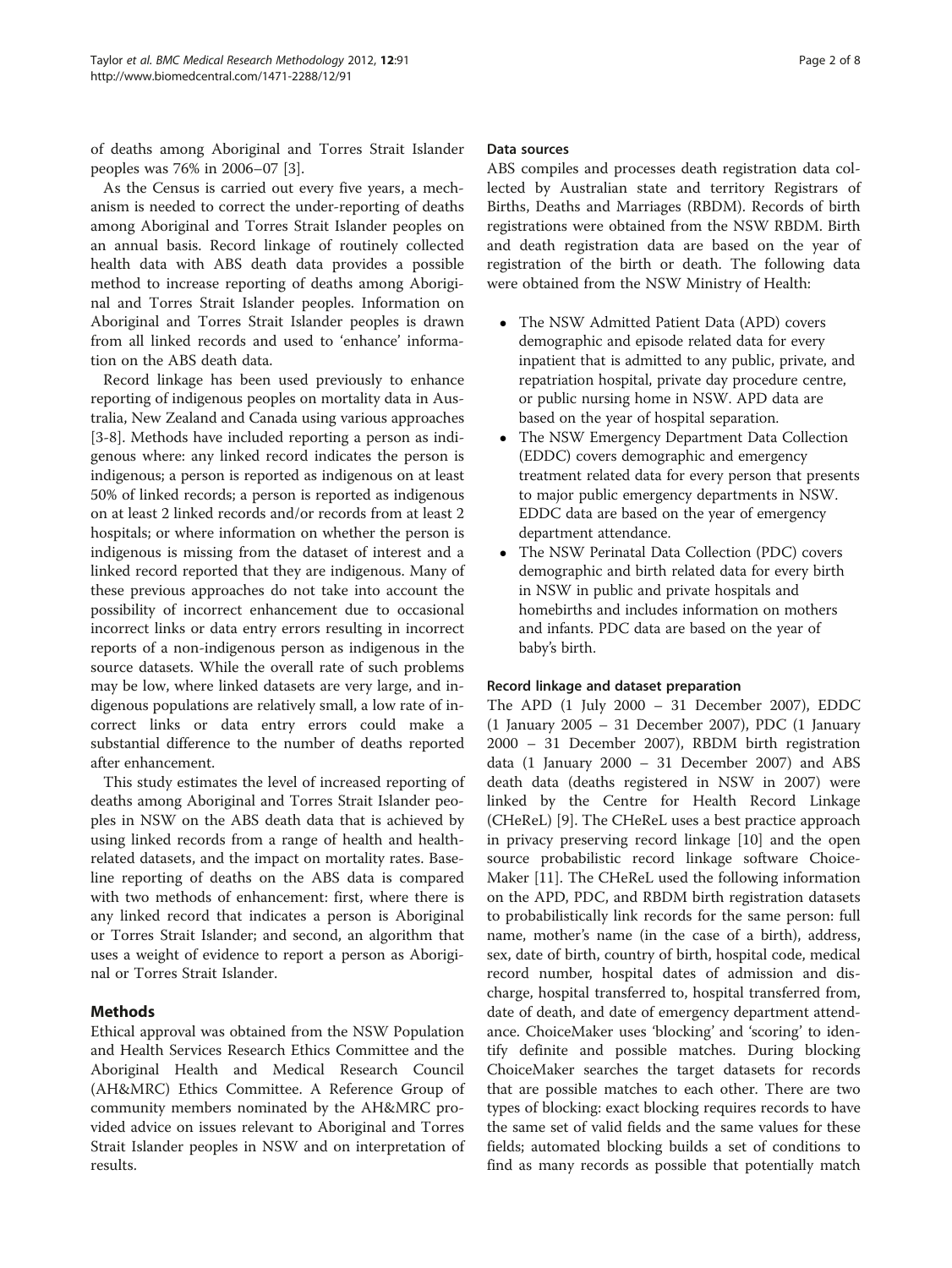each other. Scoring employs a combination of a probabilistic decision, computed using a machine learning technique, and absolute rules, including upper and lower probability cut-offs, to determine the final decision as to whether each match denotes or possibly denotes the same person.

ABS death data were deterministically linked to RBDM death registration records using the death registration number. Information on whether a person was Aboriginal or Torres Strait Islander was not used for record linkage. For the entire linked dataset the CHeReL reported the linkage quality as less than 5/1,000 missed links and 4/1,000 false positive links.

The final analysis dataset comprised 46 139 ABS death records linked to 648 746 records from population datasets: APD  $n = 511$  949, EDDC  $n = 135$  657, RBDM birth registration records (mothers)  $n = 194$ , RBDM birth registration records (infants)  $n = 332$ , PDC records (mothers)  $n = 211$ , and PDC records (infants)  $n = 403$ . There was at least one linked record for 44 328 (96.1%) deaths.

# Data analysis

Due to the small numbers of deaths among Torres Strait Islander people in NSW, deaths among Aboriginal and Torres Strait Islander peoples were considered as a group for the purpose of the analysis.

For babies, if the mother was recorded as Aboriginal or Torres Strait Islander on the PDC, the baby was recorded as Aboriginal or Torres Strait Islander. Similarly, for the RBDM birth registrations, if the mother or father were recorded as Aboriginal or Torres Strait Islander, then the baby was recorded as Aboriginal or Torres Strait Islander.

Persons reported as Aboriginal or Torres Strait Islander on the ABS death data were accepted as reported. We considered various approaches to assessing the weight of evidence from linked records where a person was reported as non-Aboriginal or Torres Strait Islander on the ABS death record or where this information was missing. Previous work using linked death and hospital records found that an algorithm relying on the number of linked records and number of hospitals reporting a person as Aboriginal or Torres Strait Islander resulted in a higher number of reported deaths than an algorithm relying on a proportion of linked records and/or hospitals [[8\]](#page-7-0). From this we developed the concept of a 'unit of information', which relies on information about whether a person is Aboriginal or Torres Strait Islander being collected independently for each data collection and each health service encounter. For this study, we defined a 'unit of information' as information on an Aboriginal or Torres Strait Islander person obtained from one of: a RBDM birth registration record, a PDC record, an

EDDC record, an ABS death record or a record from the APD representing a hospital stay.

The number of deaths among Aboriginal and Torres Strait Islander peoples that were recorded in ABS death data was compared to the number of deaths ascertained by the following two enhancement methods:

- 1. If at least one linked record reported the person as Aboriginal or Torres Strait Islander then the death was considered to be of an Aboriginal or Torres Strait Islander person.
- 2. According to the following algorithm:
	- a) a death reported for an Aboriginal or Torres Strait Islander person on the ABS death data was accepted as reported;
	- b) for remaining deaths:
		- i) if the person had 3 or more linked units of information, then the death was considered to be of an Aboriginal or Torres Strait Islander person where at least 2 linked units of information reported the person as Aboriginal or Torres Strait Islander; or
		- ii) if the person had 1 or 2 linked units of information the death was considered to be of an Aboriginal or Torres Strait Islander person where at least 1 linked unit of information reported the person as Aboriginal or Torres Strait Islander.

We examined unenhanced and enhanced counts of deaths by age, sex, geographic remoteness and cause of death. Geographic remoteness was measured using the Accessibility/Remoteness Index of Australia (ARIA+) [[12\]](#page-7-0); 1.2% of death records could not be assigned an ARIA + code. We examined median age at death, and indirectly standardised mortality ratios (SMRs) for cardiovascular diseases (ICD-10 [[13](#page-7-0)]: I00-I99), cancer (ICD-10: C00-C97) and external causes (ICD-10: V01- Y98). SMRs were calculated as follows: standard death rates by five year age group were obtained using ABS Australian death data for 2006 and the ABS estimated resident Australian population for the Census year 2006 [\[14\]](#page-7-0); these rates were applied to the ABS estimated Aboriginal and Torres Strait Islander population NSW 2007 [[2\]](#page-7-0) by sex and five year age group and summed to obtain the expected number of Aboriginal and Torres Strait Islander deaths; finally, the ratios of observed number of deaths for the three groups 'as reported', the algorithm and 'at least one report' were compared to the expected number of deaths to give SMRs for the three groups. Exact confidence intervals were calculated for the SMRs using the Gamma distribution. Analyses were carried out using SAS 9.2 [\[15](#page-7-0)].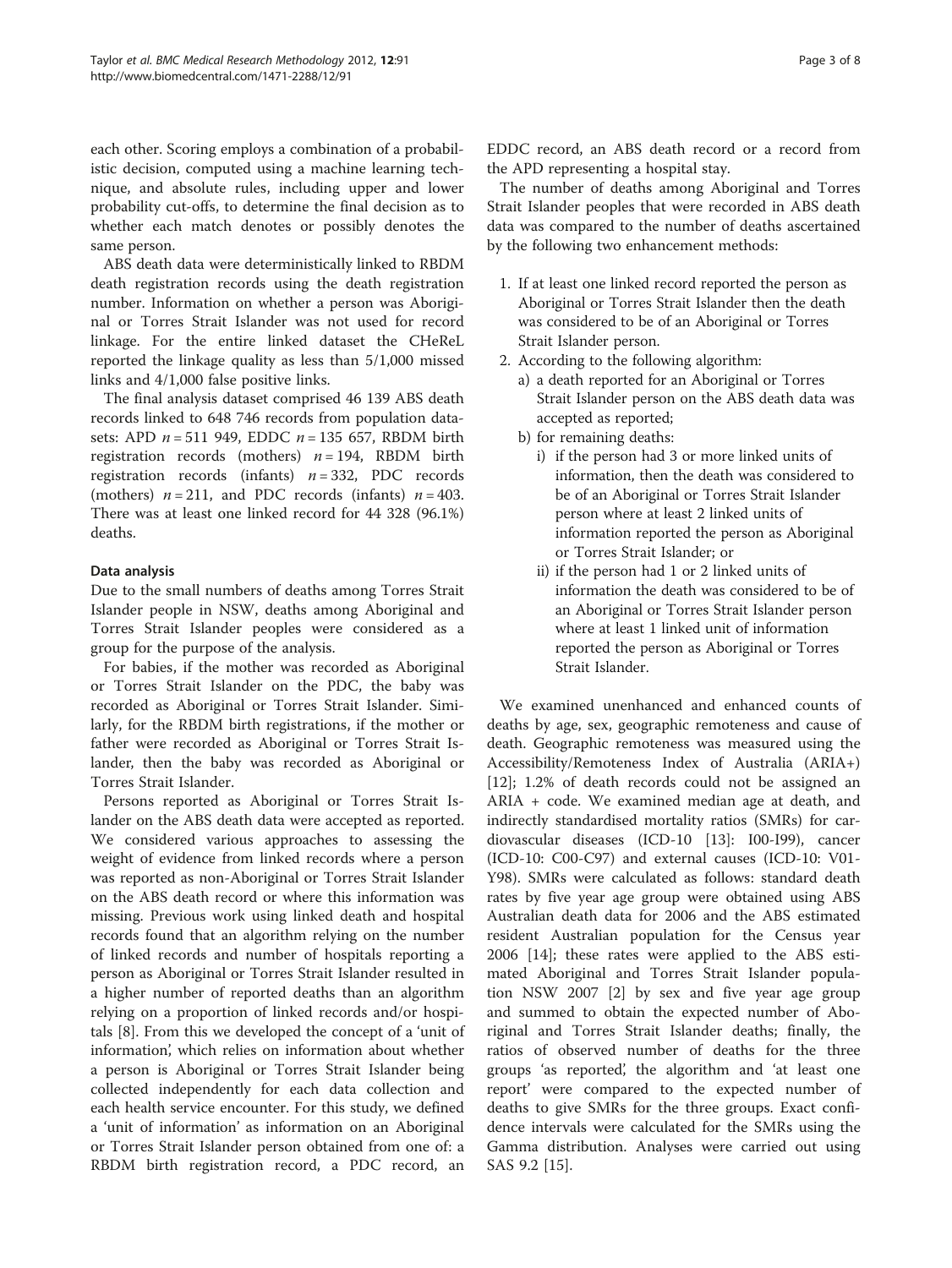# Results

There were 580 ABS records of deaths among Aboriginal and Torres Strait Islander peoples that were registered in NSW in 2007. This represents the minimum number of reported deaths and provides a baseline for comparison. After record linkage, enhancement resulted in 780 reported deaths using the algorithm and 908

reported deaths using 'at least one linked record' where the person was reported as Aboriginal or Torres Strait Islander (Table 1).

After enhancement, apart from those less than one year of age, there was little increase in the numbers of reported deaths among Aboriginal and Torres Strait Islander children and young people, while increasing

Table 1 Deaths among Aboriginal and Torres Strait Islander peoples by method of reporting and demographic characteristics, New South Wales Australia 2007

| Demographic characteristics                |                                      | <b>Reporting method</b> |                           |                        |                |                        |  |  |  |  |
|--------------------------------------------|--------------------------------------|-------------------------|---------------------------|------------------------|----------------|------------------------|--|--|--|--|
|                                            |                                      | As                      | <b>Enhanced reporting</b> |                        |                |                        |  |  |  |  |
|                                            |                                      | reported                |                           | Algorithm <sup>a</sup> |                | At least 1 report      |  |  |  |  |
|                                            |                                      | No.                     | No.                       | Increase% <sup>b</sup> | No.            | Increase% <sup>b</sup> |  |  |  |  |
| Age (years)                                | $\overline{0}$                       | 38                      | 45                        | 18.4                   | 50             | 31.6                   |  |  |  |  |
|                                            | $1 - 4$                              | 6                       | $\overline{7}$            | 16.7                   | 8              | 33.3                   |  |  |  |  |
|                                            | $5 - 9$                              | $\mathbf{1}$            | $\mathbf{1}$              | 0.0                    | $\mathbf{1}$   | 0.0                    |  |  |  |  |
|                                            | $10 - 14$                            | $\overline{2}$          | $\overline{4}$            | 100.0                  | 5              | 150.0                  |  |  |  |  |
|                                            | $15 - 19$                            | $\overline{3}$          | $\overline{4}$            | 33.3                   | $\overline{4}$ | 33.3                   |  |  |  |  |
|                                            | $20 - 24$                            | 6                       | 9                         | 50.0                   | 9              | 50.0                   |  |  |  |  |
|                                            | $25 - 29$                            | $\overline{7}$          | 11                        | 57.1                   | 11             | 57.1                   |  |  |  |  |
|                                            | $30 - 34$                            | 16                      | 21                        | 31.3                   | 22             | 37.5                   |  |  |  |  |
|                                            | $35 - 39$                            | 20                      | 25                        | 25.0                   | 30             | 50.0                   |  |  |  |  |
|                                            | $40 - 44$                            | 36                      | 46                        | 27.8                   | 49             | 36.1                   |  |  |  |  |
|                                            | $45 - 49$                            | 50                      | 62                        | 24.0                   | 66             | 32.0                   |  |  |  |  |
|                                            | $50 - 54$                            | 47                      | 60                        | 27.7                   | 64             | 36.2                   |  |  |  |  |
|                                            | $55 - 59$                            | 45                      | 57                        | 26.7                   | 64             | 42.2                   |  |  |  |  |
|                                            | $60 - 64$                            | 65                      | 80                        | 23.1                   | 89             | 36.9                   |  |  |  |  |
|                                            | $65 - 69$                            | 59                      | 78                        | 32.2                   | 90             | 52.5                   |  |  |  |  |
|                                            | $70 - 74$                            | 55                      | 73                        | 32.7                   | 83             | 50.9                   |  |  |  |  |
|                                            | $75 - 79$                            | 38                      | 58                        | 52.6                   | 77             | 102.6                  |  |  |  |  |
|                                            | $80 - 84$                            | 29                      | 47                        | 62.1                   | 65             | 124.1                  |  |  |  |  |
|                                            | $85 +$                               | 57                      | 92                        | 61.4                   | 121            | 112.3                  |  |  |  |  |
| Sex                                        | Male                                 | 311                     | 420                       | 35.0                   | 486            | 56.3                   |  |  |  |  |
|                                            | Female                               | 269                     | 360                       | 33.8                   | 422            | 56.9                   |  |  |  |  |
| Geographic remoteness (ARIA+) <sup>c</sup> | Major Cities                         | 171                     | 247                       | 44.4                   | 293            | 71.3                   |  |  |  |  |
|                                            | Inner Regional                       | 190                     | 255                       | 34.2                   | 304            | 60.0                   |  |  |  |  |
|                                            | Outer Regional                       | 137                     | 178                       | 29.9                   | 203            | 48.2                   |  |  |  |  |
|                                            | Remote                               | 47                      | 55                        | 17.0                   | 60             | 27.7                   |  |  |  |  |
|                                            | Very Remote                          | 23                      | 26                        | 13.0                   | 28             | 21.7                   |  |  |  |  |
| Cause of death                             | Cancer                               | 128                     | 188                       | 46.9                   | 227            | 77.3                   |  |  |  |  |
|                                            | Cardiovascular diseases <sup>e</sup> | 181                     | 234                       | 29.3                   | 273            | 50.8                   |  |  |  |  |
|                                            | External causes <sup>f</sup>         | 56                      | 73                        | 30.4                   | 85             | 51.8                   |  |  |  |  |
| Total <sup>9</sup>                         |                                      | 580                     | 780                       | 34.5                   | 908            | 56.6                   |  |  |  |  |

Data source: Australian Bureau of Statistics death data linked with records of the NSW Admitted Patient Data, NSW Emergency Department Data Collection, NSW Perinatal Data Collection and Registry of Births, Deaths and Marriages birth registration data.

<sup>a</sup> For 3 or more linked units of information 2 are required to report an individual as Aboriginal or Torres Strait Islander, otherwise 1 is sufficient

**b**Difference between the number of enhanced deaths and the "As-reported" deaths as a percentage of the "As-reported" number of deaths.<br>Saccesibility/Remotences ladox of Australia - ABIA Blue <sup>12</sup>

 $c$ Accessibility/Remoteness Index of Australia-ARIA Plus<sup>12</sup>.

Cancer cause of death codes ICD-10: C00-C97.

e Cardiovascular diseases cause of death codes ICD-10: I00-I99.

f External causes of death codes ICD-10: V01-Y98.

**9Total includes records with missing information on demographic characteristics.**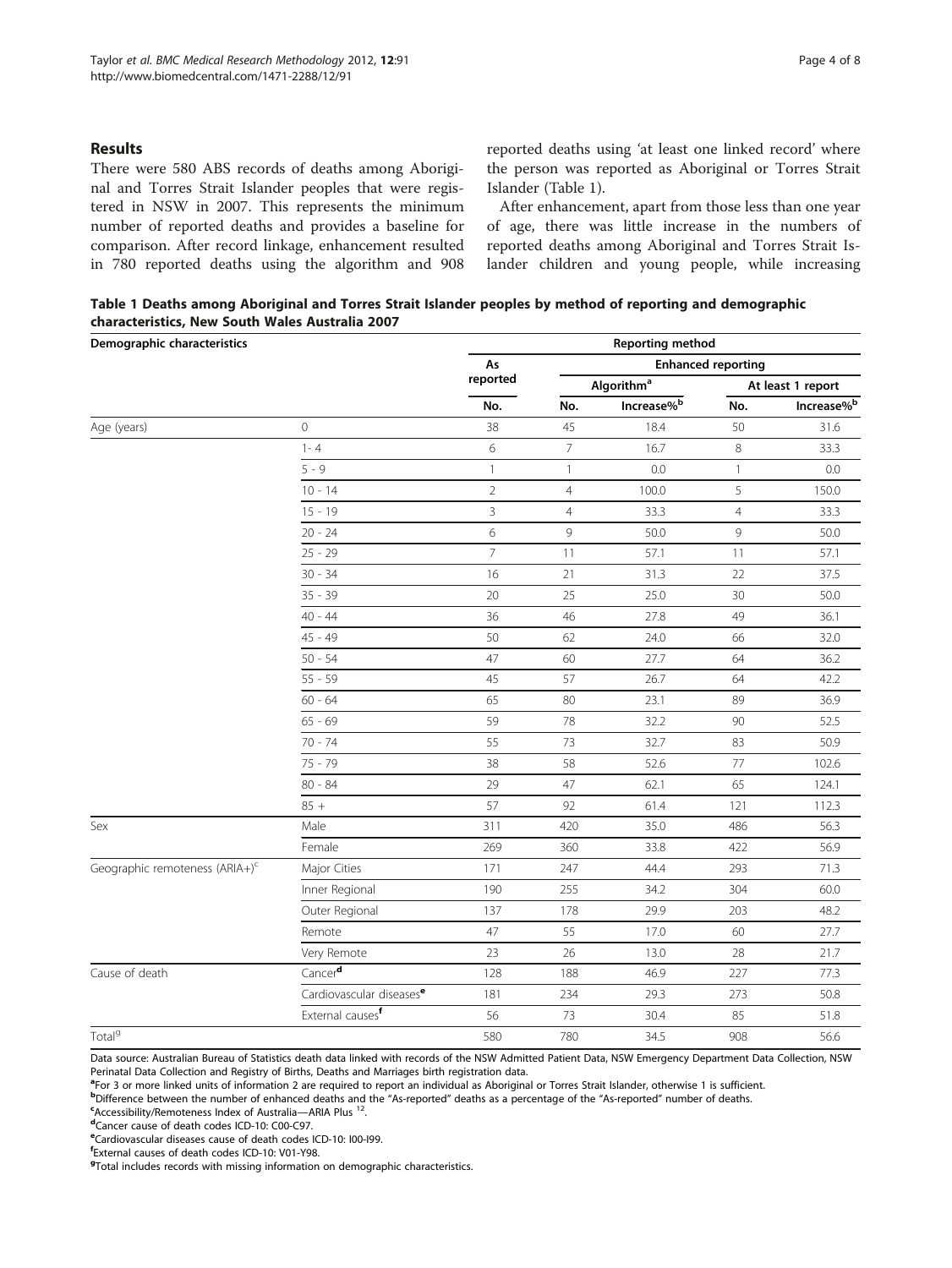numbers of reported deaths were observed with increasing age. After enhancement, there was also a greater proportional increase in reported deaths among those aged 75 years and over, compared to younger adult age groups, while the proportional increase in reported deaths among children and young people was quite variable between age groups.

Each enhancement method produced similar rates of increased reporting for both males and females. For geographic remoteness, the increase in number of reported deaths was greatest in the major cities, with enhancement rates decreasing with increasing remoteness. While deaths due to cardiovascular diseases were most common of the three groups, rates of enhancement among persons who died of cancer were substantially higher than those of persons who died of cardiovascular diseases.

The median age at death based on unadjusted ABS death data was higher for males and females combined living in remote and very remote areas compared to more urban areas (Table 2). After enhancement there was an increase in the median age at death among males and females combined for those living in major cities, with small variations in other remoteness groups. The effect of enhancement was to reduce the urban-remote differential in median age at death.

The median age at death for cardiovascular diseases rose by 3.2 years after enhancement with the algorithm, and 5.3 years after enhancement with 'at least one

report'; median ages at death for males and females followed a similar pattern. For cancer and external causes of death, the median age at death varied little with the two enhancement methods.

Enhancement resulted in higher standardised mortality ratios (SMRs) for all causes of death examined and for both sexes (Table [3](#page-5-0)). As expected, enhancement based on 'at least one report' resulted in higher standardised mortality ratios compared with enhancement based on the algorithm. For males the largest absolute increase in SMR was for cancer followed by cardiovascular diseases and then external cause mortality; for females the largest absolute increase was for cardiovascular diseases, followed by cancer and then external causes.

#### Discussion

Enhancement of reporting of deaths among Aboriginal and Torres Strait Islander peoples using record linkage with a range of population datasets resulted in a substantial increase in the number of reported deaths. Compared to the baseline reporting of 580 deaths in 2007, an algorithm based on assessing the weight of evidence of a person being Aboriginal or Torres Strait Islander increased reporting by an additional 200 (34.5%) deaths. Enhancement using 'at least one report' of a person being Aboriginal or Torres Strait Islander increased reporting by an additional 328 (56.6%) deaths. The level of reporting of deaths among Aboriginal and Torres

Table 2 Median age at death for Aboriginal and Torres Strait Islander peoples by method of reporting, sex, cause of death, and geographic remoteness, New South Wales Australia 2007

| Cause of death - geographic remoteness          |                                      | <b>Reporting method</b> |             |       |      |                        |                           |      |                   |              |  |  |  |
|-------------------------------------------------|--------------------------------------|-------------------------|-------------|-------|------|------------------------|---------------------------|------|-------------------|--------------|--|--|--|
|                                                 |                                      |                         | As reported |       |      |                        | <b>Enhanced reporting</b> |      |                   |              |  |  |  |
|                                                 |                                      |                         |             |       |      | Algorithm <sup>a</sup> |                           |      | At least 1 report |              |  |  |  |
|                                                 |                                      | Male                    | Female      | Total | Male | Female                 | Total                     | Male | Female            | <b>Total</b> |  |  |  |
| Cause of death                                  | Cancer <sup>b</sup>                  | 64.4                    | 63.6        | 64.3  | 64.6 | 62.5                   | 63.8                      | 65.2 | 64.4              | 65.0         |  |  |  |
|                                                 | Cardiovascular diseases <sup>c</sup> | 61.1                    | 72.0        | 65.9  | 64.8 | 73.5                   | 69.1                      | 66.0 | 76.5              | 71.2         |  |  |  |
|                                                 | External causes <sup>d</sup>         | 36.8                    | 40.4        | 39.5  | 39.9 | 39.7                   | 39.7                      | 38.0 | 40.4              | 39.7         |  |  |  |
| Geographic remoteness<br>$(ARIA+)$ <sup>e</sup> | Major Cities                         | 59.5                    | 66.1        | 61.7  | 61.0 | 66.3                   | 62.8                      | 62.4 | 67.1              | 64.9         |  |  |  |
|                                                 | Inner Regional                       | 62.5                    | 61.9        | 62.1  | 61.9 | 65.2                   | 63.0                      | 62.9 | 68.8              | 65.1         |  |  |  |
|                                                 | Outer Regional                       | 56.0                    | 65.7        | 59.9  | 57.8 | 63.4                   | 60.5                      | 59.6 | 65.0              | 61.1         |  |  |  |
|                                                 | Remote                               | 60.0                    | 58.8        | 59.9  | 61.2 | 60.6                   | 61.2                      | 63.2 | 63.0              | 63.2         |  |  |  |
|                                                 | Very Remote                          | 63.2                    | 65.0        | 64.4  | 62.9 | 65.0                   | 63.9                      | 63.2 | 69.1              | 64.7         |  |  |  |
| Total f                                         |                                      | 59.5                    | 63.5        | 61.1  | 60.8 | 65.1                   | 62.6                      | 62.1 | 67.0              | 63.9         |  |  |  |

Data source: Australian Bureau of Statistics death data linked with records of the NSW Admitted Patient Data, NSW Emergency Department Data Collection, NSW Perinatal Data Collection and Registry of Births, Deaths and Marriages birth registration data.

<sup>a</sup> For 3 or more linked units of information 2 are required to report an individual as Aboriginal or Torres Strait Islander, otherwise 1 is sufficient

b Cancer cause of death codes ICD-10: C00-C97.

c Cardiovascular diseases cause of death codes ICD-10: I00-I99.

d External causes of death codes ICD-10: V01-Y98

e<br>Accessibility/Remoteness Index of Australia—ARIA Plus <sup>12</sup>.<br>Frotal includes records with missing information ARIA+ or

Total includes records with missing information ARIA+ or cause of death.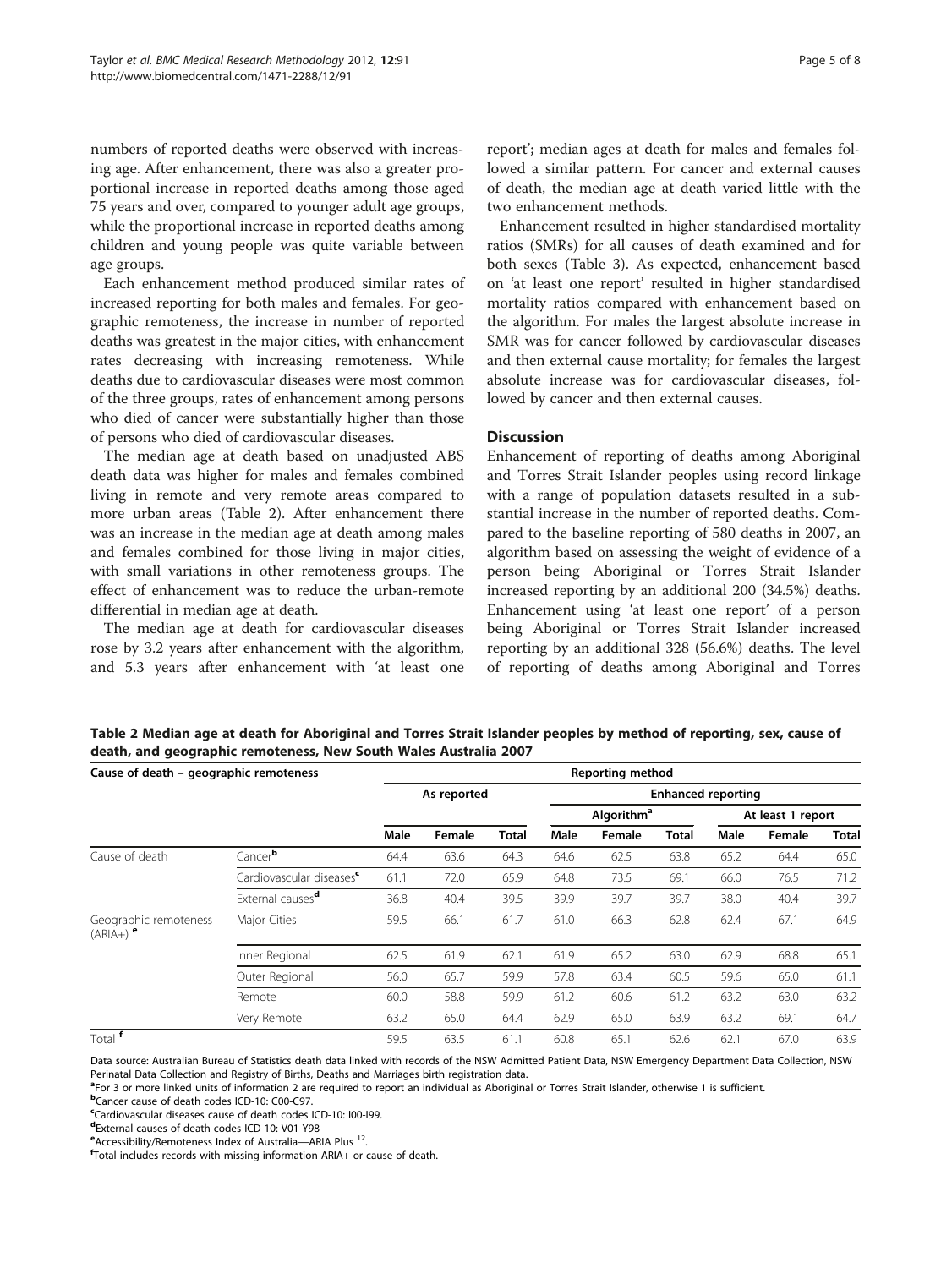| Cause of death                       | Method of                  | <b>Males</b>        |        |                          |            | <b>Females</b> |       |                          |            | <b>Total</b> |       |                          |       |
|--------------------------------------|----------------------------|---------------------|--------|--------------------------|------------|----------------|-------|--------------------------|------------|--------------|-------|--------------------------|-------|
| Cancer <sup>a</sup>                  | enhancement<br>As reported | <b>SMR</b><br>152.3 | 95% CI |                          | <b>SMR</b> | 95% CI         |       |                          | <b>SMR</b> | 95% CI       |       |                          |       |
|                                      |                            |                     | 119.6  | $\overline{\phantom{m}}$ | 191.2      | 130.3          | 97.9  | $\overline{\phantom{a}}$ | 170.1      | 141.1        | 117.7 | $\overline{\phantom{a}}$ | 167.8 |
|                                      | Algorithm <sup>e</sup>     | 223.3               | 182.3  | $\overline{\phantom{a}}$ | 268.4      | 193.1          | 153.1 | $\overline{\phantom{a}}$ | 240.3      | 207.2        | 178.7 | $\overline{\phantom{a}}$ | 239.1 |
|                                      | At least one report        | 275.8               | 231.1  | $\overline{\phantom{a}}$ | 326.6      | 224.5          | 181.2 | $\overline{\phantom{a}}$ | 275.0      | 250.2        | 218.7 | $\overline{\phantom{a}}$ | 285.0 |
| Cardiovascular diseases <sup>b</sup> | As reported                | 261.6               | 212.8  | ٠                        | 318.1      | 252.9          | 200.8 | $\overline{\phantom{a}}$ | 314.3      | 254.7        | 219.0 |                          | 294.6 |
|                                      | Algorithm <sup>e</sup>     | 329.6               | 274.6  | ٠                        | 392.4      | 337.2          | 276.6 | $\overline{\phantom{a}}$ | 407.1      | 329.3        | 288.5 | $\overline{\phantom{a}}$ | 374.3 |
|                                      | At least one report        | 368.8               | 310.5  | ٠                        | 435.0      | 412.1          | 344.8 | $\overline{\phantom{a}}$ | 488.7      | 384.2        | 340.0 | $\overline{\phantom{a}}$ | 432.6 |
| External causes <sup>c</sup>         | As reported                | 126.8               | 88.3   | ٠                        | 176.3      | 205.8          | 127.4 | $\overline{a}$           | 314.6      | 146.6        | 110.7 | ٠                        | 190.4 |
|                                      | Algorithm <sup>e</sup>     | 173.9               | 128.2  | ٠                        | 230.6      | 245.0          | 158.5 | $\overline{\phantom{a}}$ | 361.6      | 191.1        | 149.8 | $\overline{\phantom{a}}$ | 240.3 |
|                                      | At least one report        | 195.6               | 147.0  | $\overline{\phantom{a}}$ | 255.3      | 303.8          | 206.4 | $\overline{\phantom{a}}$ | 431.2      | 222.5        | 177.7 | $\overline{\phantom{a}}$ | 275.2 |
| Total                                | As reported                | 190.6               | 170.0  | $\overline{\phantom{a}}$ | 213.0      | 213.0          | 188.3 | $\overline{\phantom{a}}$ | 240.1      | 198.7        | 182.9 | $\overline{\phantom{a}}$ | 215.6 |
|                                      | Algorithm <sup>e</sup>     | 257.4               | 233.4  | ٠                        | 283.3      | 285.1          | 256.4 | $\overline{\phantom{a}}$ | 316.1      | 267.3        | 248.8 | $\overline{\phantom{a}}$ | 286.7 |
|                                      | At least one report        | 297.9               | 272.0  | ٠                        | 325.6      | 334.2          | 303.0 | $\overline{a}$           | 367.6      | 311.1        | 291.2 |                          | 332.1 |

<span id="page-5-0"></span>Table 3 Standardised mortality ratios for Aboriginal and Torres Strait Islander peoples by method of reporting, sex and cause of death, New South Wales Australia 2007

Data sources: Australian Bureau of Statistics (ABS) death registration data for NSW linked with records of the NSW Admitted Patient Data, NSW Emergency Department Data Collection, NSW Perinatal Data Collection and Registry of Births, Deaths and Marriages birth registration data; ABS Aboriginal and Torres Strait Islander estimated resident population NSW 2007<sup>2</sup>; and standard death rates were obtained using ABS Australian death data 2006 and the estimated resident Australian population 2006

CI Confidence interval.

<sup>a</sup>Cancer cause of death codes ICD-10: C00-C97.

b Cardiovascular diseases cause of death codes ICD-10: I00-I99.

c External causes of death codes ICD-10: V01-Y98.

<sup>e</sup> For 3 or more linked units of information 2 are required to report an individual as Aboriginal or Torres Strait Islander, otherwise 1 is sufficient

Strait Islander peoples in NSW in the ABS death data is therefore estimated at 74.4% based on enhancement with the algorithm or 63.9% based on 'at least 1 report'.

In relation to age, the greatest enhancement in reporting of deaths was found in older people. As hospital records comprised 78.9% of the linked records and hospitalisation is more common among older people, there was a greater opportunity to enhance reporting of deaths among older Aboriginal or Torres Strait Islander people compared to younger people. There was also greater enhancement of reported deaths for those with chronic conditions, which are likely to generate many hospital records, compared to acute conditions. Enhanced reporting of deaths resulted in increases in SMRs, with a greater proportional increase in SMRs for cancer and cardiovascular diseases compared to external causes of death.

It is not known whether the observed differential enhancement of number of deaths by age resulted in a biased age distribution in the enhanced dataset, or served to correct a reporting bias in the original dataset. While not examined as part of this project, the observed differential enhancement of death data by age would be expected to change estimates of life expectancy for Aboriginal and Torres Strait Islander peoples. Further research is needed to ascertain whether the age distribution in the enhanced dataset is a true reflection

of the age distribution of Aboriginal and Torres Strait Islander peoples who died. For example, linkage of the enhanced dataset with a sample of records from a dataset that is known to have reliable reporting of Aboriginal and Torres Strait Islander peoples, such as records from Aboriginal community controlled health services, could be used to explore this.

For geographic remoteness, enhanced reporting of deaths was associated with decreasing geographic remoteness of residence from remote areas to major cities, resulting in a reduction in the urban-remote differential in median age at death. The percentage increase in number of deaths resulting from enhancement was similar for males and females.

The level of reporting of deaths among Aboriginal and Torres Strait Islander peoples in NSW on ABS death data based on enhancement with the algorithm (74.4%) is similar to that found by ABS for NSW deaths in a eleven-month period in 2006 and 2007 using linked death and Census records (76.3%) [[3\]](#page-7-0). The pattern of increased enhancement for older persons and nonremote regions observed in this study was also observed by Briffa et al [[6\]](#page-7-0) in Western Australia using the 'at least one report' approach.

There is some advantage in using administrative health datasets for linkage as these are available on a continuing basis, whereas Census data are available every 5 years.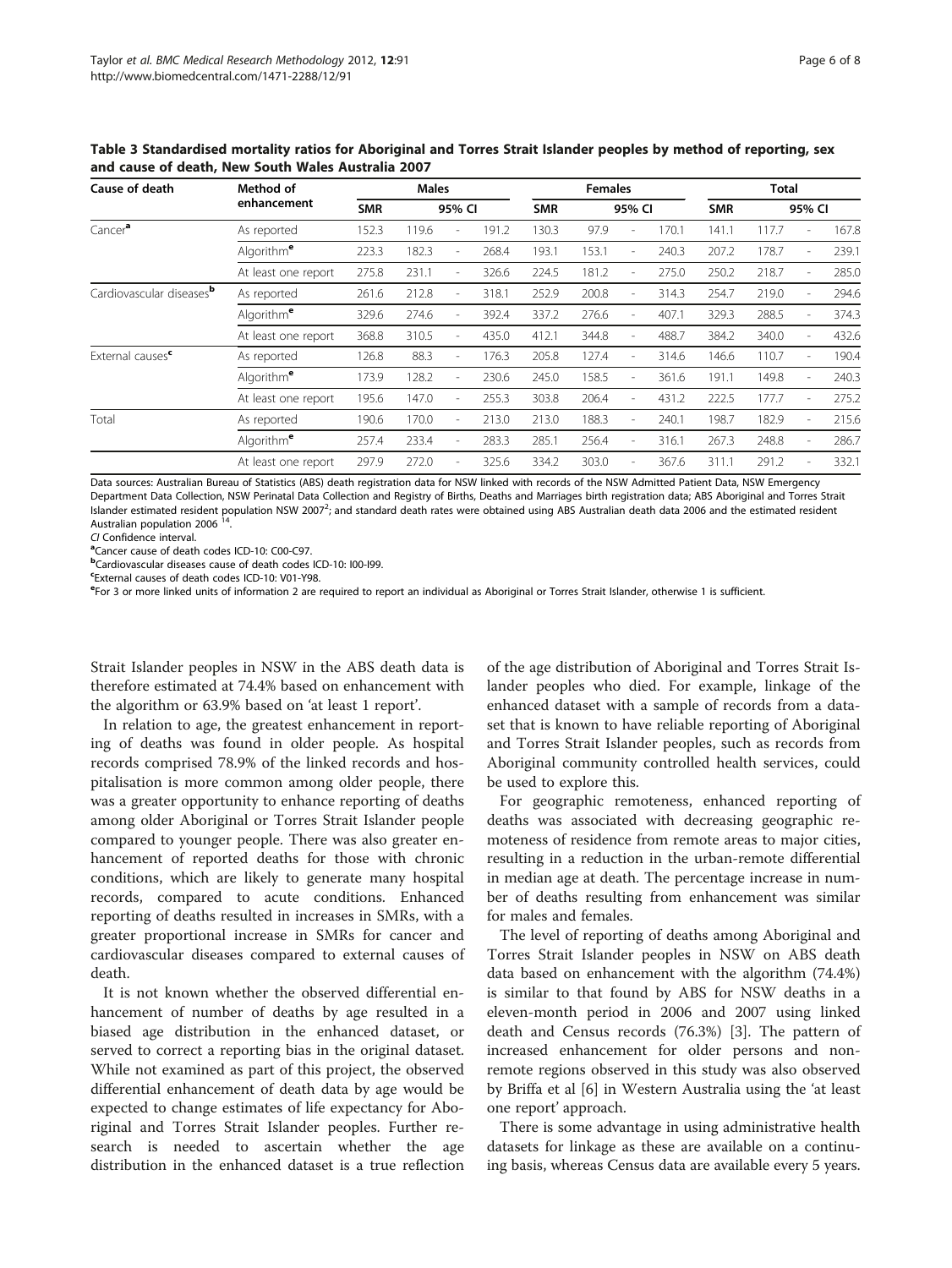In Australia, Census data are available for linkage only for a short time after the Census as personal identifiers are removed once the dataset is finalised.

In considering whether to use an approach based on an algorithm that uses the weight of evidence for whether a person is indigenous or an approach based on 'at least one report', the likelihood of misclassification of an indigenous person as non-indigenous or vice-versa should be taken into account. A national survey estimated the level of correct reporting of Aboriginal and Torres Strait Islander peoples on NSW public hospital admitted patient data in 2007 to be 88% [[16\]](#page-7-0), while an analysis of linked records estimated the level of correct reporting of Aboriginal and Torres Strait Islander peoples on the PDC to be 68.0% [[17](#page-7-0)]. There is no information on the quality of reporting of Aboriginal and Torres Strait Islander peoples on the EDDC or RBDM birth registration data. In terms of misclassification of a non-indigenous person as indigenous, incorrect links or incorrect reporting on the source record should be considered. In order to create the observed difference of 128 deaths between the two enhancement methods in this study, a misclassification rate of about 1.9 per 10,000 linked records would be required. Thus, an extremely low misclassification rate in a large linked dataset can make a substantial difference to the number of reported deaths among indigenous peoples when an 'at least one report' method of enhancement is used. We suggest that, for enhancement methods using administrative health datasets, the preference should be towards an algorithm that incorporates a weight of evidence. In this study the number of deaths reported among Aboriginal and Torres Strait Islander peoples on the ABS death data is relatively small ( $n = 580$ ), the chance of incorrect reporting of a non-Aboriginal or Torres Strait Islander person as Aboriginal or Torres Strait Islander is also likely to be small, and we suggest that this information be accepted as reported.

It is likely that some deaths of Aboriginal or Torres Strait Islander people are not included in the enhanced counts. There were no linked records for 3.9% of ABS death records. It was not possible to attempt to enhance reporting of deaths for those Aboriginal or Torres Strait Islander people who did not have a relevant health service encounter, or given birth or been born, in the period covered by the study. It is also possible that some Aboriginal or Torres Strait Islander people were not reported as Aboriginal or Torres Strait Islander on the ABS death record or on any of their linked records. It is therefore likely that the count of deaths based on enhancement with the algorithm still represents an underestimate of the true number of deaths.

Enhancement of reporting of deaths using record linkage does not define whether a person is indigenous.

Rather, record linkage results in a statistical construct created for the purposes of planning and research. It provides a mechanism to help reduce the underreporting of deaths among indigenous peoples in official statistics, and allows adjustment of historical data to obtain improved estimates of the mortality experience of indigenous peoples. Importantly in this study, record linkage resulted in correction of some of the bias in mortality measures resulting from relative underreporting of Aboriginal and Torres Strait Islander peoples resident in major cities and less remote geographic areas.

We chose to carry out enhancement using all available linked records. A smaller number of years of linked data could have been used, and would have resulted in a different number of reported deaths. Any statistical construct will depend on the purpose for which the data are intended to be used. For example, if the purpose was to examine trends in mortality among over several years, the range of datasets and the years of linked data used should be consistent for each year included in such a study.

Various approaches are possible for algorithms incorporating a weight of evidence, such as a requirement that a certain percentage (e.g. 50%, 75% or 90%) of linked records report that the person is indigenous. Algorithms based on a proportion of records reporting a person as indigenous require a greater weight of evidence than the algorithm used in this study, and would result in a relatively smaller increase in the number of deaths reported as a result of the enhancement. We believe that enhanced reporting of deaths using the algorithm developed in this study provides a balance between achieving a reasonable weight of evidence that a person is indigenous, and maximising the number of additional deaths found through the enhancement.

It would also be possible to develop algorithms where different data collections carry different weights of evidence. For example, linkage could include records from health services that are dedicated to providing services to indigenous people, and these records could provide a greater weight of evidence that a person is indigenous than records collected as part of universal health services. Factors that should be taken into account in determining which datasets should be linked for enhancement purposes include: previous validations studies, representativeness of the community, and the extent to which information in each dataset is collected independently.

Finally, while record linkage provides a mechanism to deal with the issues of under-reporting of deaths among indigenous peoples and to help correct reporting in historical data, it is not a replacement for continued efforts to increase reporting of indigenous peoples on administrative health data collections and death registrations.